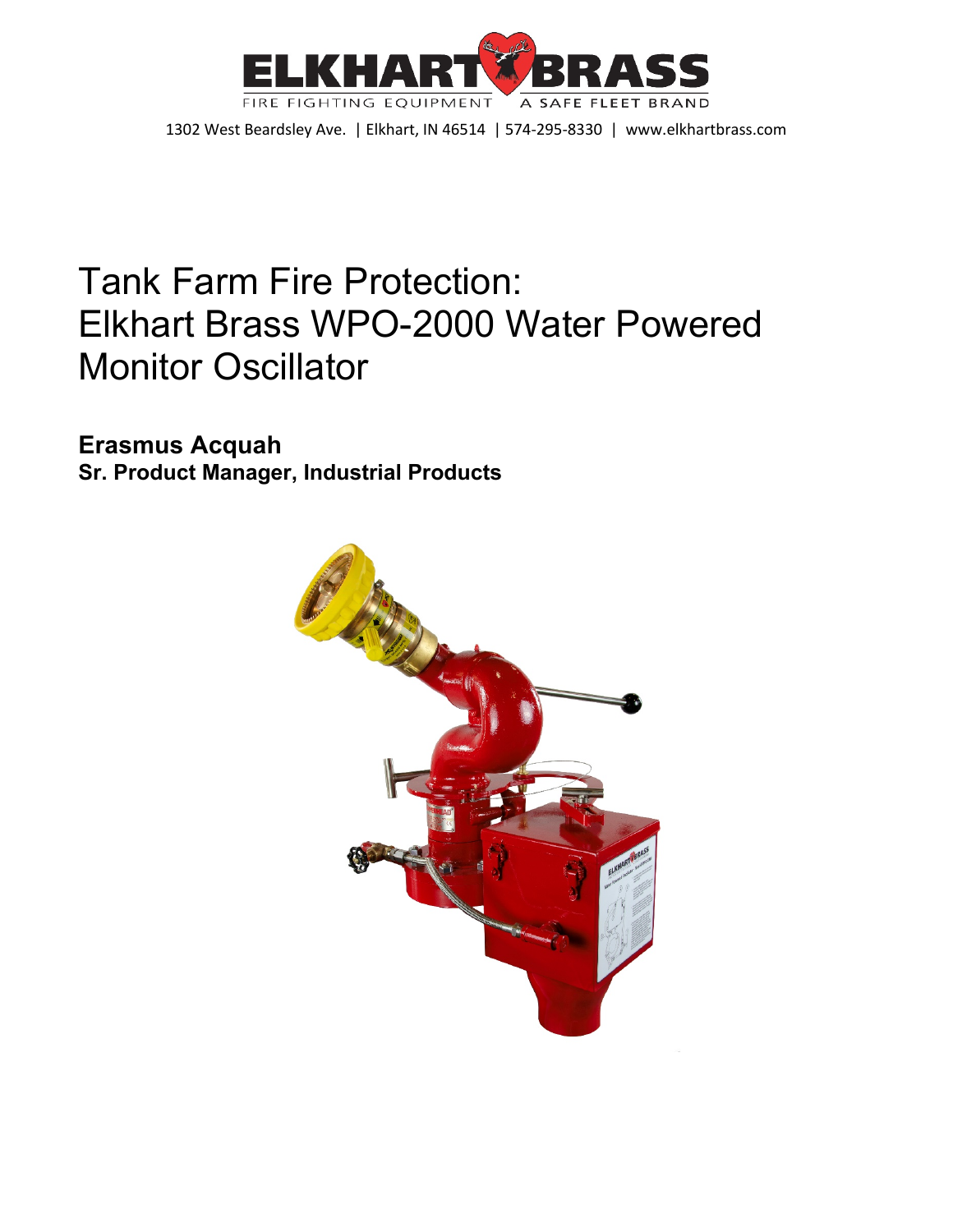

## **Introduction**

If you are a specifying engineer, a contractor, or a distributor in the fire protection industry, then you have probably run into the dead end with finding cost effective and reliable fire monitor solutions for tank farm fire protection that does not expose operators to the fire hazard in case of an emergency. Typically, engineers and specifiers have had to rely on hydrant mount manual monitor systems which expose operators to the fire hazard. These hydrant mount systems are

often unreliable when an emergency situation occurs as operators typically have to abandon the monitor and flee to safety as the hazard begins to spread from tank to tank. This has been seen in recent incidents including the Intercontinental Terminals tank fire in Deer Park, Texas in March 2019, the KMCO Chemical plant tank fire in Crosby, Texas in April 2019, and the tank fire at



Miller Chemical plant in Conewago Township, Pennsylvania in June 2019. Lack of an effective cooling system in all of these incidents enabled the fire to spread to multiple tanks from where it began.

The advent of water powered monitor oscillator systems like the Elkhart Brass WPO-2000 ensure reliable and effective solutions for cooling tanks in a tank farm without human intervention. It is against this background that this paper was authored: to explore the benefits of the Elkhart Brass WPO-2000 water powered monitor oscillator system for tank farm fire protection.

# **Easy to Install**

The Elkhart Brass WPO-2000, unlike other integrated water powered monitor oscillator systems, can easily be added onto an installed fixed manual monitor and enable automation of the oscillation by simply installing the flange of the WPO-2000 between the standpipe flange and the monitor. The compact design also enables retrofitting with existing installed fixed systems without any concern about increasing monitor elevation to alter original aiming of the monitor at the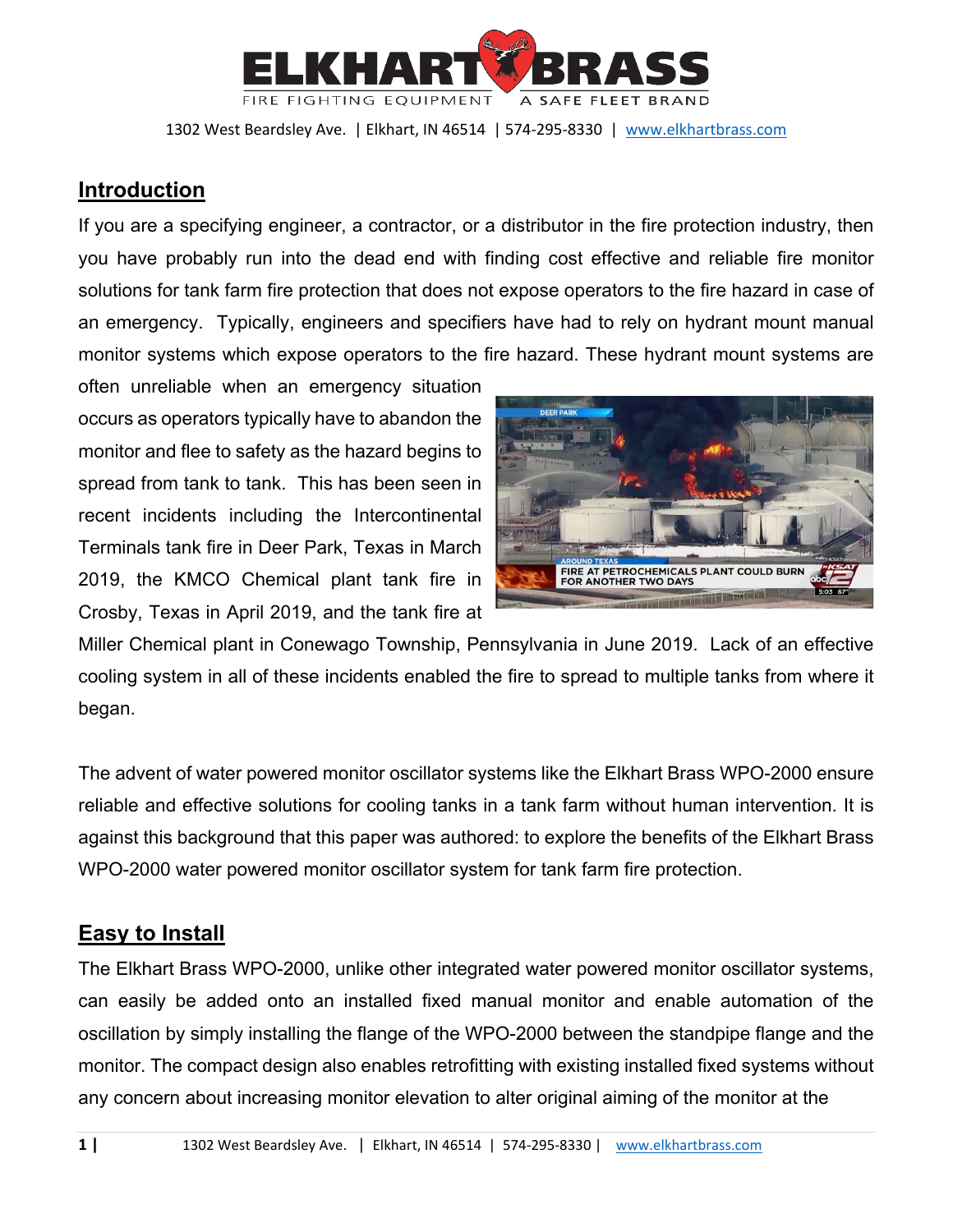

hazard. The WPO-2000 system can be tested with a garden hose by connecting the hose to the test plug and oscillating the monitor without flowing the monitor.

The arrival of the Elkhart Brass WPO-2000 provides contractors the installation flexibility that instills confidence in their ability to set up the tank farm fire protection system to function in accordance with design intent.

#### **Easy to Operate**

Water powered monitor oscillator systems enable automation of fixed monitor fire protection systems without the need for running electrical wires. The Elkhart Brass WPO-2000 can simply be turned on by flowing the monitor when the standpipe valve is opened either locally or via remote valve controls. Unlike traditional water powered oscillator systems which require taking the monitor and water powered oscillator out of service and using specialized tools before the arc of oscillation can be adjusted, the Elkhart Brass WPO-2000 can be adjusted while the monitor is flowing by simply adjusting the arc of oscillation knob along the crank arm. This ensures reliability and efficient firefighting operations in case of an emergency. It also enables rapid and decisive tank farm cooling and tank farm firefighting with little to no human intervention.



The WPO-2000 supports monitors with up to 2000 GPM (7570 lpm) flow

rate at 200 PSI. If needed, the speed of oscillation can also be adjusted simply by opening or closing the speed control valve while the WPO-2000 is in operation. Once in operation, the WPO-2000 can run for many days, depending on the swivel quality of the installed monitor. This ensures reliability of the fire protection system as it eliminates the need for human intervention and exposure of operators to a fire hazard in case of an emergency. The Elkhart Brass WPO-2000 design also eliminates liabilities often associated with injuries or sometimes deaths of operators of fixed manual monitors in tank farm fire emergencies.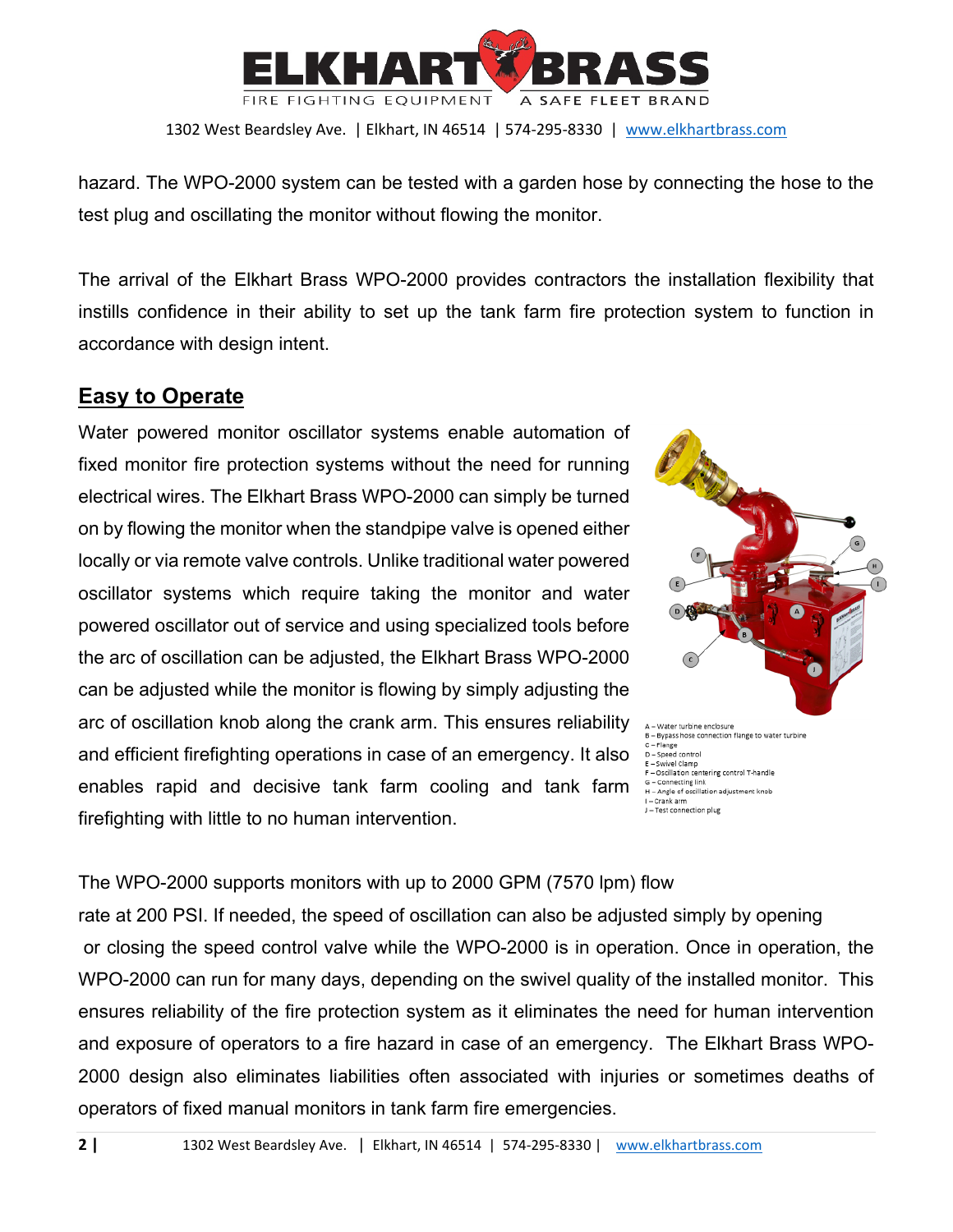

#### **Built to Last**

The Elkhart Brass WPO-2000 is constructed with materials suitable for the aggressive environmental conditions of many tank farm locations. It is constructed with corrosive resistance materials such as 316 stainless steel and 85 Brass. These materials are suitable for seaside and corrosive refinery environment applications. All waterway components of the WPO-2000 system, including flange, bypass pipe, and turbine, are constructed out of biofouling resistant materials. The use of a double reduction oil bath gearbox ensures durability, reliability, and extends the life for continuous use.

| Item | <b>Component</b>                       | <b>Material</b>                 |
|------|----------------------------------------|---------------------------------|
| A    | Water turbine enclosure                | 316 Stainless steel             |
| в    | Bypass hose connecting flange to       | PSI Teflon internal lining with |
|      | water turbine                          | 316 SS braided jacket           |
| C    | Flange                                 | Marine grade brass              |
| D    | Speed control                          | <b>Brass</b>                    |
| Е    | Swivel clamp                           | 316 Stainless steel             |
| F    | Oscillation centering control T-handle | 316 Stainless steel             |
| G    | Connecting link                        | 316 Stainless steel             |
| Н    | Angle of oscillation adjustment knob   | 316 Stainless steel             |
|      | Crank arm                              | 316 stainless steel             |
|      | Turbine                                | Marine grade brass              |

## **WPO-2000 component materials**



# **WPO-2000 Solution is the Future for Tank Farm Fire Protection**

In today's competitive business environment, no tank farm operators can afford the kind of business disruption and financial losses that fire incidents can cause as witnessed in recent months. A robust fire protection solution for a tank farm is a business survival insurance and exactly what the Elkhart Brass WPO-2000 is designed to offer. The spread of fire to multiple tanks with excessive losses in recent tank farm fire incidents highlight the limitation of the use of human operated, traditional, manual fixed monitors for tank farm fire protection. The Elkhart Brass WPO-2000 water powered oscillator design enables automation of manual fixed monitors in tank farms and ensures reliable tank farm fire protection solutions without reliance on electric power and